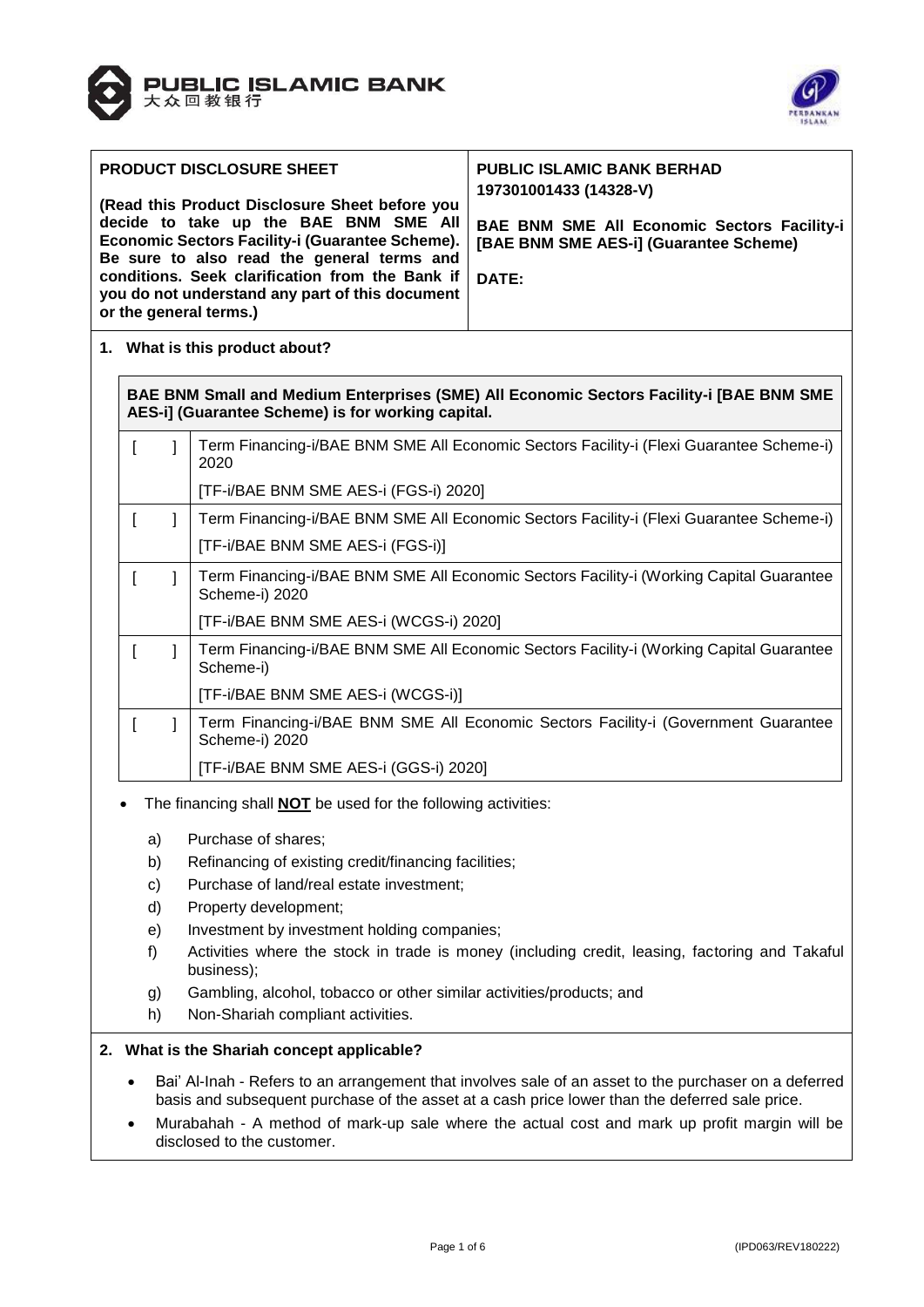



| TF-i/BAE BNM SME AES-i (FGS-i) 2020<br>a)  |           |      |  |
|--------------------------------------------|-----------|------|--|
| TF-i/BAE BNM SME AES-i (FGS-i)<br>b)       |           |      |  |
| TF-i/BAE BNM SME AES-i (WCGS-i) 2020<br>C) |           |      |  |
| TF-i/BAE BNM SME AES-i (WCGS-i)<br>d)      |           |      |  |
|                                            |           |      |  |
| TF-i/BAE BNM SME AES-i (GGS-i) 2020<br>e)  |           |      |  |
| Financing Amount/Bank's Purchase Price     | RM        |      |  |
| Margin of Financing (M/F %)                |           | $\%$ |  |
| Takaful                                    | <b>RM</b> |      |  |
| Tenure (Years)                             |           |      |  |
| <b>Profit Rate</b>                         |           |      |  |
| Bank's Sale Price                          | RM        |      |  |
| <b>Profit Rate</b>                         |           | %    |  |

# **4. What are my obligations?**

| Rate                                        | %)<br>(Profit Rate $=$ |
|---------------------------------------------|------------------------|
| Monthly instalment                          | RM                     |
| Total profit cost at the end of<br>vears    | RM                     |
| Total payment amount at the end of<br>vears | RM.                    |

# **5. What are the fees and charges I have to pay?**

- 5.1 Stamp Duty (if applicable)
	- As per the Stamp Act 1949 (Revised 1989).
- 5.2 Guarantee Fee (whichever applicable)
	- Credit Guarantee Corporation Malaysia (CGC) Ranging from 0.8% p.a. to 2.15% p.a., based on risk exposure.
	- Syarikat Jaminan Pembiayaan Perniagaan (SJPP) 0.75% p.a./1.00% p.a. of guarantee cover.

For full list of fees and charges, please visit our website at [www.publicislamicbank.com.my.](http://www.publicislamicbank.com.my/)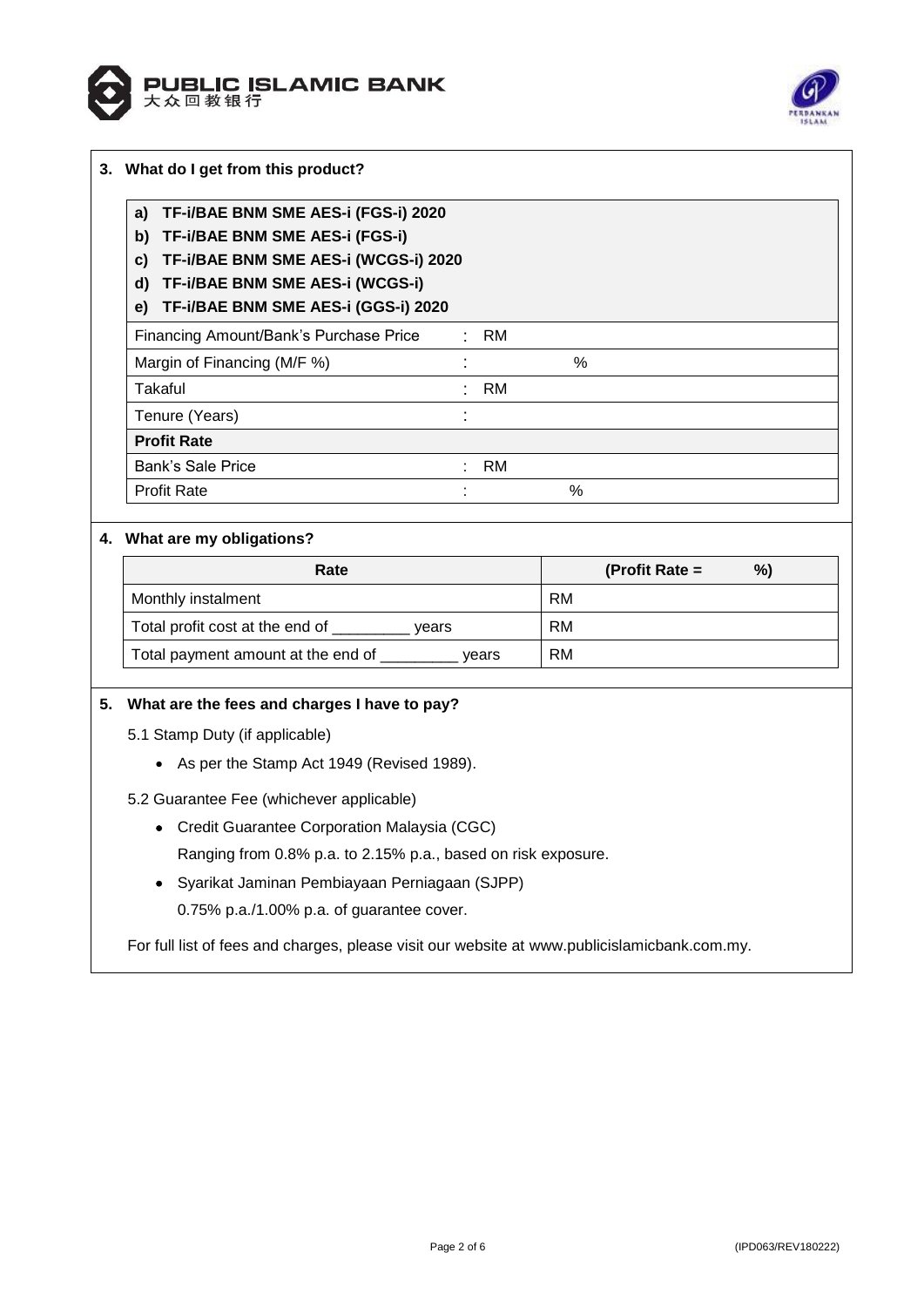



### **6. What if I fail to fulfil my obligations?**

- 6.1 Unless otherwise stipulated under the respective type of facility, in the event of default the Bank reserves the right to impose the following:
	- a) For failure to pay any instalments of the facility(ies) from date of the first disbursement until the date of the maturity of the facility(ies), the *ta'widh* (compensation) rate that shall be applied is one per cent (1%) per annum on any overdue amount, or any such rate as approved by Bank Negara Malaysia.

Formula for *ta'widh* on overdue instalment(s) is as follows:

Overdue Instalment(s) X *Ta'widh* Rate X No. of Overdue Day(s) 365

b) Please take note that if your account remains in arrears and upon recall of the facility or brought to court for judgement before maturity date, late payment charge of 1% p.a. on the remaining outstanding balance will be imposed.

> Outstanding Balance X 1% p.a. X No. of Overdue Day(s) 365

c) For failure to pay any instalments and which failure continues beyond the maturity date of the facility(ies), the compensation rate that shall be applied is the Bank's Average Financing Rate\* (AFR) on the outstanding balance or any such rate as approved by Bank Negara Malaysia.

The formula for late payment charge after maturity is as follows:

Outstanding Balance X AFR X No. of Overdue Day(s) <u>365 - John Stein, Amerikaansk politiker (</u>

- Also known as "Combined Rate" which consist of two (2) elements namely *ta'widh* and *gharamah*. *Ta'widh* refers to the amount that may be compensated to the Bank based on actual loss incurred due to default while *gharamah* refers to the penalty charged on the defaulters over and above the *ta'widh*.
- d) The Bank shall not compound the compensation payable to the principal amount/financing amount.
- 6.2 The Bank has the right at any time without notice to you to debit your Current/Savings Account with us towards payment of the monthly payment of the financing and any other charges and/or fees incurred in the granting of the financing including Takaful contribution, quit rent, assessment, cost of an updated/revised valuation reports, fees for searches, legal fees for preparation and perfection of security documents by Bank's solicitors, legal costs incurred in relation to enforcement of security/ recovery cost and any other cost or expenses incidental thereto.
- 6.3 The financing tenure shall be up to five (5) years or such other term as determined by Bank Negara Malaysia.
- 6.4 If the financing tenure extends into retirement, you are to advise us on your plans to service the monthly payment after your retirement.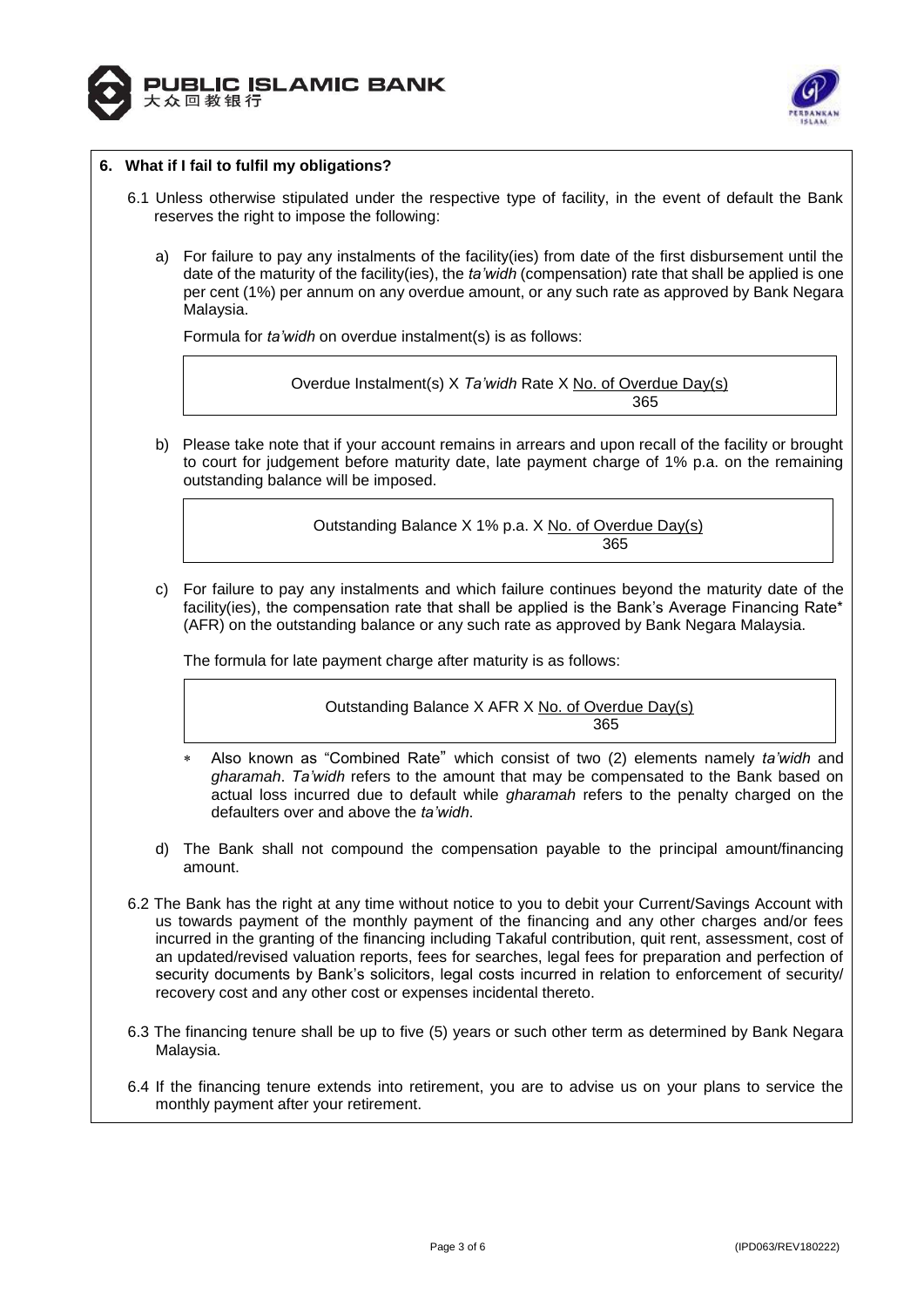



### **6. What if I fail to fulfil my obligations?, cont.**

- 6.5 You are to furnish us all relevant information regarding financing taken from all financial institutions, cooperatives, building societies, credit companies and merchants that provide credit sales, etc. and to fully and accurately disclose material information that has a bearing on our financing decision. Failure by you to disclose essential and correct information in the financing application as well as the consequences of providing incomplete or incorrect information may lead to a higher financing rate or rejection of your financing application.
- 6.6 Legal action will be taken if you fail to respond to reminder notices.
- 6.7 Legal action against you may affect your credit rating leading to financing being more difficult or expensive to you.
- 6.8 Under specific circumstances where the customer is not contactable, the Bank's obligation is considered to be fulfilled if such notice has been sent to the last known address of the customer at least seven (7) calendar days in advance.

### **Other terms and conditions**

- 1) You may select to use Bank's panel lawyers/Takaful operators/valuers.
- 2) On case to case basis depending on your credit assessment by the Bank, you may be required to provide a guarantor.

### **7. What if I fully settle the financing before its maturity?**

- The Bank will offer lesser rebate (ibra') on the remaining unearned profit.
- Rebate (Ibra') refers to an act by a person relinquishing his rights to collect payment due from another person. The bank may grant rebate (ibra') to customers of a sale based financing who settled their facility prior to the agreed settlement period as stipulated in the agreement.
- Calculation Example:

| a) Rebate (Ibra') | = Deferred profit - Early settlement charges |
|-------------------|----------------------------------------------|
| Example           | $=$ RM98,167.98 - RM0.00                     |
|                   | = RM98,167.98                                |
|                   |                                              |

- b) Settlement amount  $=$  Outstanding selling price  $+$  Instalments due Rebate (Ibra') Example  $= RM267,766.53 + RM2,028.53 - RM98,167.98$ = RM171,627.08
- No Early Settlement Fee will be charged.

# **8. Do I need any Takaful coverage?**

| Mortgage Reducing Term Takaful (MRTT)  |  | [ ] Yes [ ] No |  |  |
|----------------------------------------|--|----------------|--|--|
| Business Financing Term Takaful (BFTT) |  | [ ] Yes [ ] No |  |  |
| Fire/House Holder/House Owner Takaful  |  |                |  |  |

Note: The customer can refer to the Branch on the list of panel Takaful operators. The Bank may provide quotations for any compulsory Takaful offered by the Bank's panel of Takaful operators but the customer is free to use the service of non-panel Takaful operators. However, only the amount from Takaful providers approved by the Bank may be financed.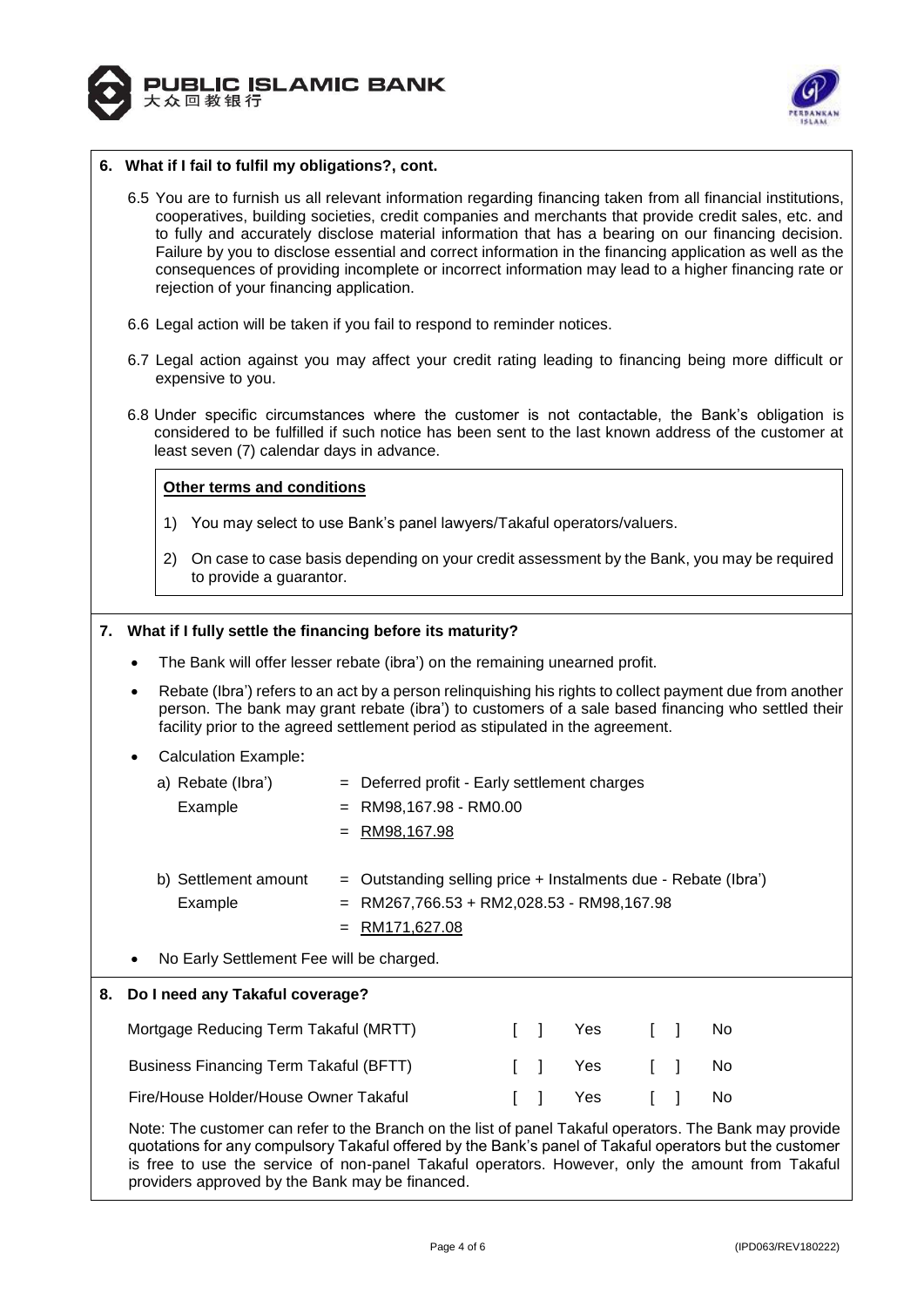



### **9. What are the major risks?**

 In the event that the Government of Malaysia vary or amend any terms and conditions including the amount of guarantee, the Bank reserves the right to cancel the facilities or restructure the facilities subject to the new terms and conditions.

#### **10. What do I need to do if there are changes to my contact details?**

 It is important that you inform us (written notice to be sent to the account holding branch) of any change in your contact details to ensure that all correspondences reach you in a timely manner.

#### **11. Where can I get assistance and redress?**

- If you have difficulties in making payments, you should contact us earliest possible to discuss payment alternatives.
- If you wish to complain on the products or services provided by us, you may contact us at:

| <b>Public Islamic Bank Berhad</b><br>25th Floor, Menara Public Bank<br>146 Jalan Ampang<br>50450 Kuala Lumpur |                                         |                                      |
|---------------------------------------------------------------------------------------------------------------|-----------------------------------------|--------------------------------------|
| <b>Telephone</b>                                                                                              | $\mathcal{L} = \mathcal{L} \mathcal{L}$ | 1-800-22-5555                        |
| <b>Fax</b>                                                                                                    | t.                                      | 03-2162 2224                         |
| E-mail                                                                                                        |                                         | islamicbkg@publicislamicbank.com.my  |
| Website                                                                                                       | ÷                                       | https://www.publicislamicbank.com.my |

 Alternatively, you may seek the services of Agensi Kaunseling dan Pengurusan Kredit (AKPK), an agency established by Bank Negara Malaysia to provide free services on money management, credit counselling, financial education and debt restructuring for individuals. You can contact AKPK at:

**Tingkat 8, Maju Junction Mall 1001, Jalan Sultan Ismail 50250 Kuala Lumpur Telephone** : 03-2616 7766 **E-mail** : enquiry@akpk.org.my

 If your query or complaint is not satisfactorily resolved by us, you may contact Bank Negara Malaysia TELELINK at:

|                             | <b>Customer Contact Centre (BNMTELELINK)</b>                                   |
|-----------------------------|--------------------------------------------------------------------------------|
| <b>Bank Negara Malaysia</b> |                                                                                |
| P.O. Box 10922              |                                                                                |
| 50929 Kuala Lumpur          |                                                                                |
| <b>Telephone</b>            | $: 1-300-88-5465(1-300-88-LINK)$                                               |
| <b>Overseas</b>             | 603-2174 1717<br>÷                                                             |
| <b>Operating Hours</b>      | $\therefore$ 9:00 a.m. $-$ 5:00 p.m. (Monday $-$ Friday except public holiday) |
| <b>Web Form</b>             | telelink.bnm.gov.my<br>÷                                                       |

**12. Where can I get further information?**

 Should you require additional information, please refer to the *bankinginfo* website at www.bankinginfo.com.my.